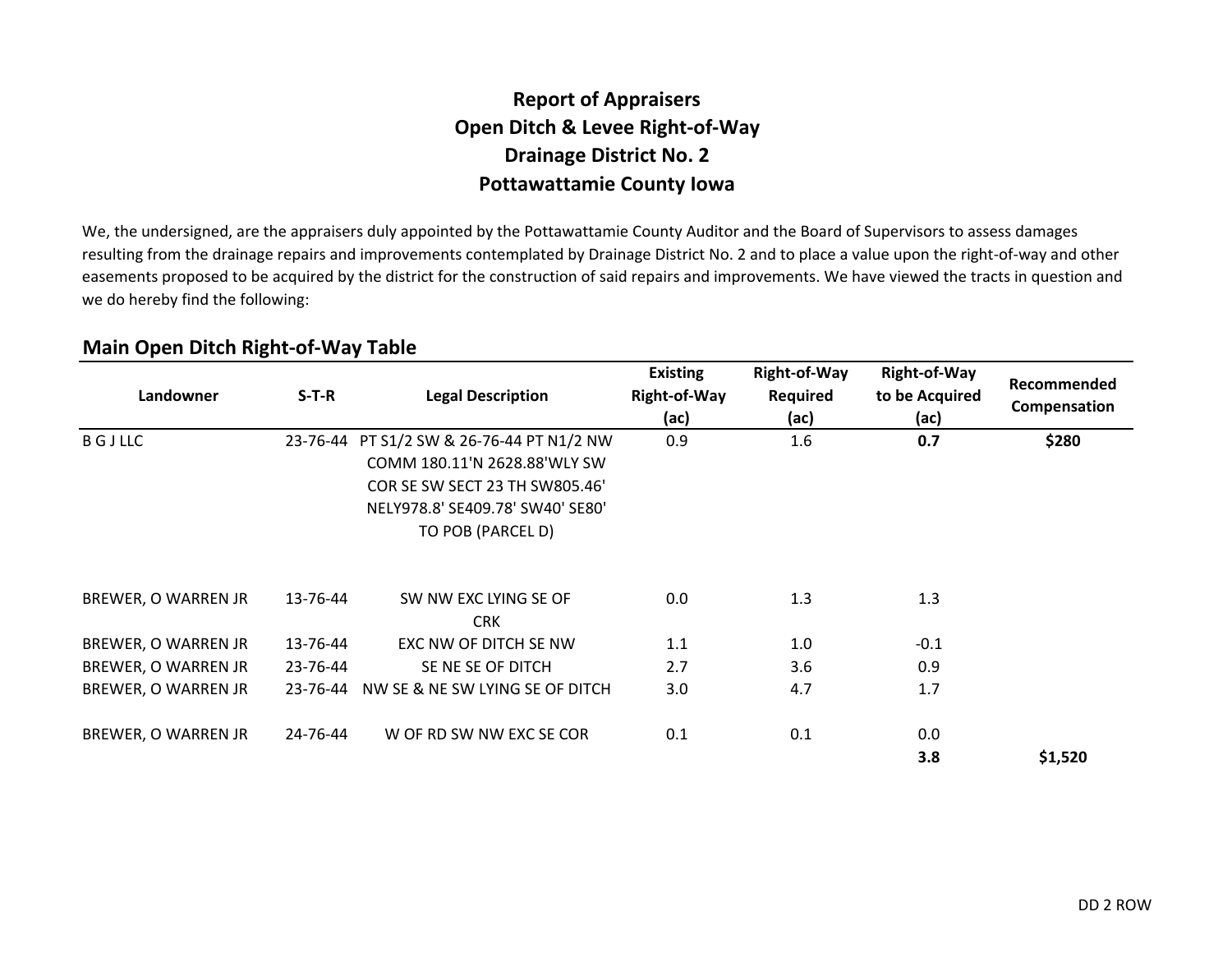| ັ<br>Landowner                         | $S-T-R$       | <b>Legal Description</b>                                                                                                    | <b>Existing</b><br>Right-of-Way<br>(ac) | <b>Right-of-Way</b><br><b>Required</b><br>(ac) | <b>Right-of-Way</b><br>to be Acquired<br>(ac) | Recommended<br>Compensation |
|----------------------------------------|---------------|-----------------------------------------------------------------------------------------------------------------------------|-----------------------------------------|------------------------------------------------|-----------------------------------------------|-----------------------------|
| CRESCENT, CITY OF                      | 23-76-44      | PT S1/2 SW COMM 1319.51'N<br>821.99'E SW COR SECT 23 TH<br>E1381.28' TO C/L CRK SWLY1786.37'<br>N1144.69' TO POB (PARCEL B) | 3.5                                     | 3.6                                            | 0.1                                           | \$40                        |
| DEWAELE, DOROTHY L                     | 34-76-44      | PT SW NE & PT NW SE W OF DITCH<br>& NE OF RR EXC NELY1432.3'                                                                | 2.8                                     | 2.8                                            | 0.0                                           |                             |
| DEWAELE, DOROTHY L                     | 34-76-44      | PT SW NE & PT NW SE E OF CRK &<br>W OF RR                                                                                   | 0.4                                     | 9.1                                            | 8.7                                           |                             |
|                                        |               |                                                                                                                             |                                         |                                                | 8.7                                           | \$3,480                     |
| DILTS, CLIFFORD D TRUST                | 3-75-44       | SE NW                                                                                                                       | 6.1                                     | 2.9                                            | $-3.2$                                        |                             |
| DILTS, CLIFFORD D TRUST                | $3 - 75 - 44$ | W OF I-29 SW NE                                                                                                             | 5.9                                     | 2.4                                            | $-3.5$                                        |                             |
| DILTS, CLIFFORD D TRUST                | $3 - 75 - 44$ | ACRE TO GOVT LT 2 &<br>LT 3 W1/2 SW & SE SW                                                                                 | 0.0                                     | 3.6                                            | 3.6                                           |                             |
| DILTS, CLIFFORD D TRUST                | $3 - 75 - 44$ | GOVT LT 2 NE SW                                                                                                             | 5.8                                     | 6.6                                            | 0.8                                           |                             |
| DILTS, CLIFFORD D TRUST                | $3 - 75 - 44$ | NW SE EXC I-29                                                                                                              | 6.8                                     | 5.3                                            | $-1.5$                                        |                             |
|                                        |               |                                                                                                                             |                                         |                                                | $-3.8$                                        | \$0                         |
| DOUG CO NEBR NO<br><b>OMAHA BRIDGE</b> | 27-76-44      | PT G/L 1 NE NE LYING S & E PIGEON<br><b>CRK #2</b>                                                                          | 2.4                                     | 3.8                                            | 1.4                                           | \$560                       |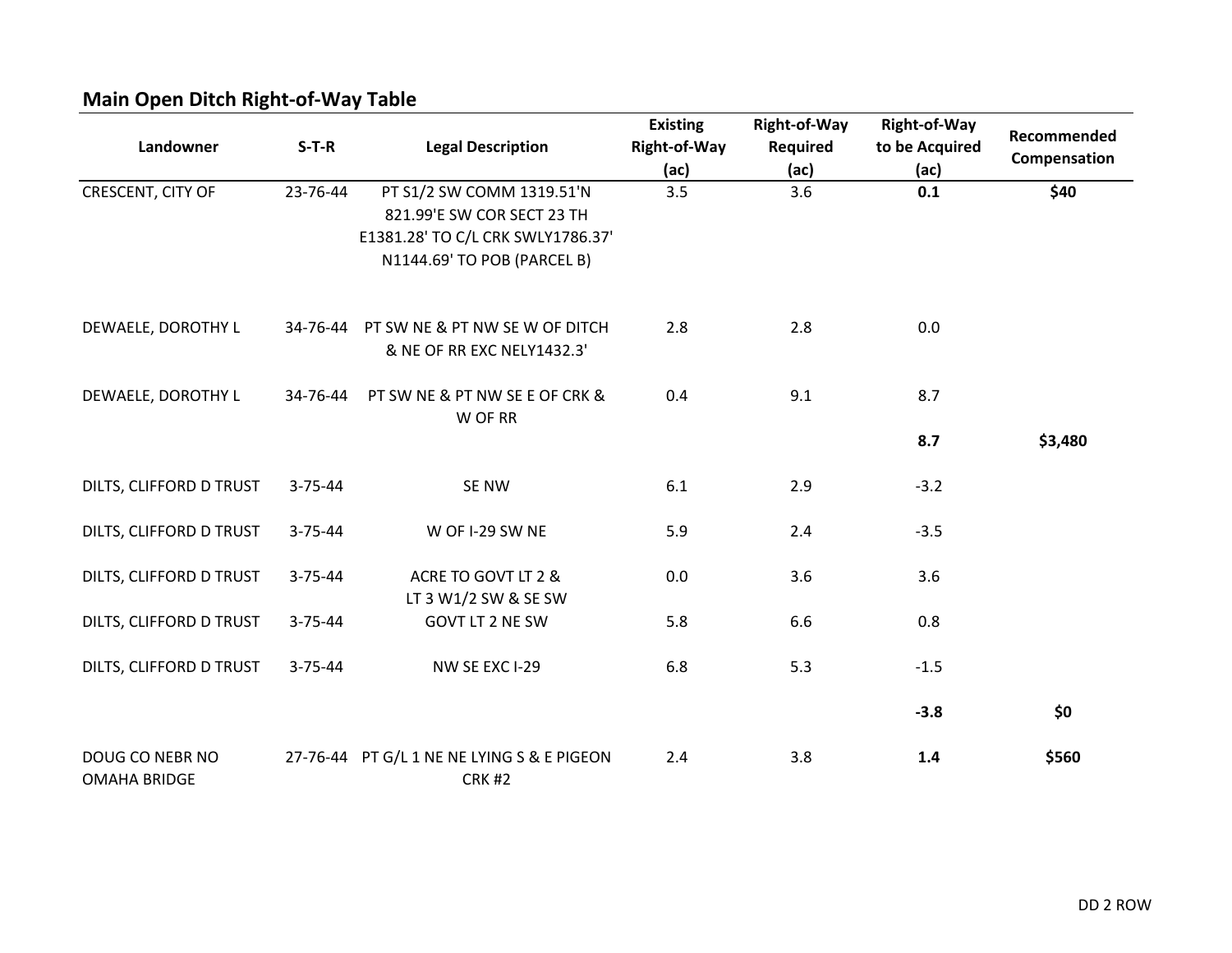|                                  |          |                                           | <b>Existing</b>     | <b>Right-of-Way</b> | Right-of-Way   |              |
|----------------------------------|----------|-------------------------------------------|---------------------|---------------------|----------------|--------------|
| Landowner                        | $S-T-R$  | <b>Legal Description</b>                  | <b>Right-of-Way</b> | Required            | to be Acquired | Recommended  |
|                                  |          |                                           | (ac)                | (ac)                | (ac)           | Compensation |
| <b>MORAN BEEF INC</b>            | 13-76-44 | NW NW EXC PLATTED ADD                     | 0.0                 | 1.0                 | 1.0            |              |
| <b>MORAN BEEF INC</b>            |          | 23-76-44 S1/2 NE NW OF DITCH & E16.5' NE  | 3.7                 | 4.5                 | 0.8            |              |
|                                  |          | <b>NW</b>                                 |                     |                     |                |              |
| <b>MORAN BEEF INC</b>            |          | 23-76-44 N1/2 SW N & W OF CRK EXC RR E OF | 3.6                 | 1.2                 | $-2.4$         |              |
|                                  |          | <b>CRK NW SW</b>                          |                     |                     |                |              |
| <b>MORAN BEEF INC</b>            | 23-76-44 | PT SW SW COMM 1319.51'N 100'E             | 2.6                 | 0.8                 | $-1.8$         |              |
|                                  |          | SW COR TH E721.99' S1144.69' TO           |                     |                     |                |              |
|                                  |          | C/L CRK SW276.77' W510.22'                |                     |                     |                |              |
|                                  |          | N1319.69' TO POB (PARCEL C)               |                     |                     |                |              |
| <b>MORAN BEEF INC</b>            | 23-76-44 | N1/2 SE SW E PIGEON CRK                   | 1.5                 | 2.1                 | 0.6            |              |
| <b>MORAN BEEF INC</b>            | 23-76-44 | NW SE NW OF DITCH                         | 2.4                 | 2.7                 | 0.3            |              |
| <b>MORAN BEEF INC</b>            | 26-76-44 | PT NW NW N OF PIGEON CRK                  | 2.0                 | 1.7                 | $-0.3$         |              |
|                                  |          |                                           |                     |                     | $-1.8$         | \$0          |
| MURRAY, RONALD E                 | 23-76-44 | <b>NENE</b>                               | 0.2                 | 0.3                 | 0.1            |              |
| <b>TRUST</b>                     |          |                                           |                     |                     |                |              |
| MURRAY, RONALD E<br><b>TRUST</b> | 24-76-44 | NW NW EXC NLY721.59' E OF HWY             | 4.3                 | 5.3                 | 1.0            |              |
|                                  |          |                                           |                     |                     | 1.1            | \$440        |
| OAMEK, GEORGE-SHARON 13-76-44    |          | NW OF DITCH SE NW                         | 0.7                 | 0.4                 | $-0.3$         | \$0          |
|                                  |          |                                           |                     |                     |                |              |
| POTTAWATTAMIE COUNTY 34-76-44    |          | PT SE NW & PT SW NE & PT NW SE            | 3.1                 | 3.6                 | 0.5            | \$200        |
|                                  |          | COMM 606'E INTERSECTION N LINE            |                     |                     |                |              |
|                                  |          | SE NW & E RR ROW TH E727.8' TO            |                     |                     |                |              |
|                                  |          | DITCH SELY1432.3' NW1514.3' TO            |                     |                     |                |              |
|                                  |          | POB                                       |                     |                     |                |              |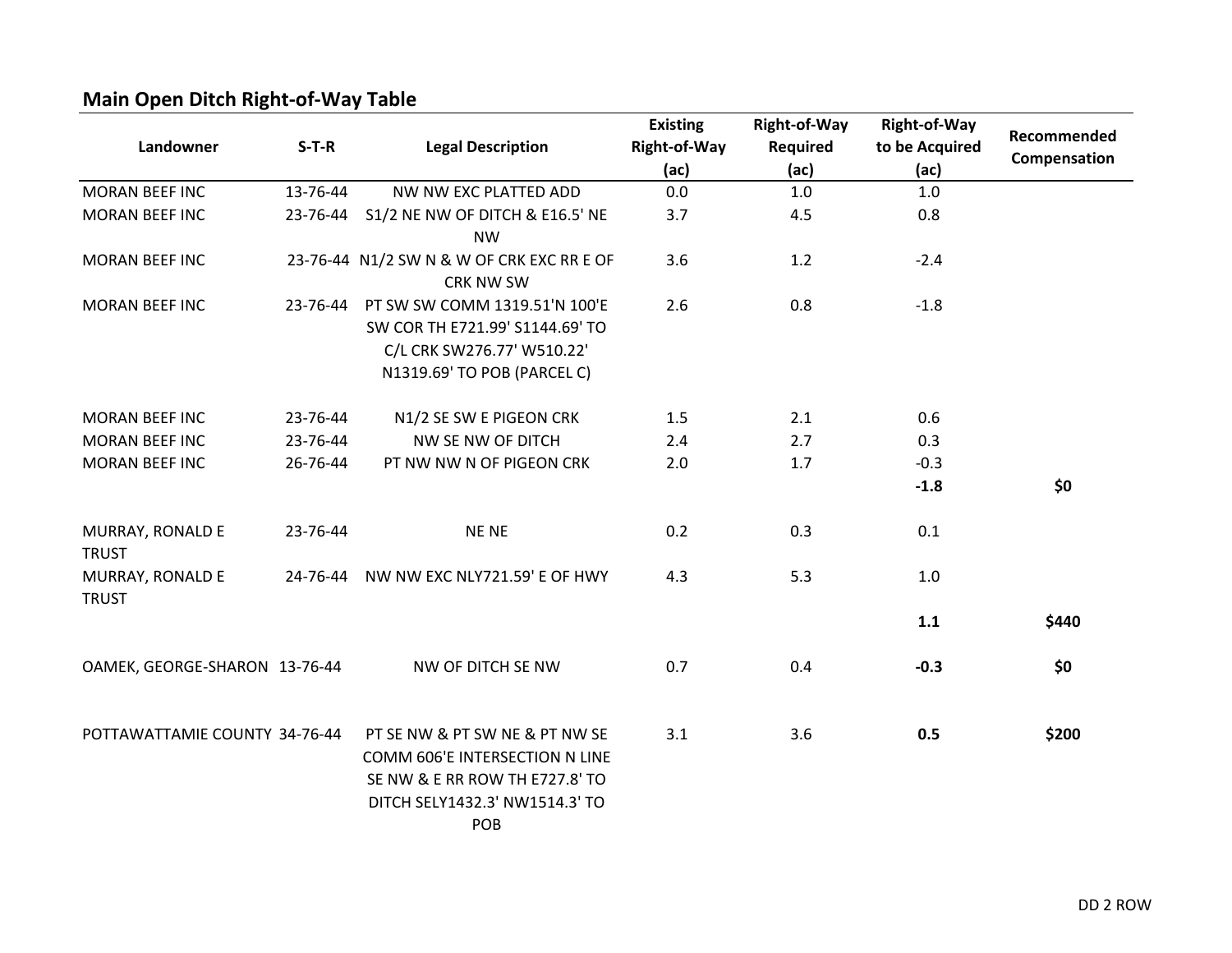| Landowner                  | $S-T-R$       | <b>Legal Description</b>         | <b>Existing</b><br>Right-of-Way<br>(ac) | Right-of-Way<br><b>Required</b><br>(ac) | Right-of-Way<br>to be Acquired<br>(ac) | Recommended<br>Compensation |
|----------------------------|---------------|----------------------------------|-----------------------------------------|-----------------------------------------|----------------------------------------|-----------------------------|
| RESPELIERS, JOE SR-        | $3 - 75 - 44$ | W OF I-29 NW NE                  | 2.9                                     | 4.3                                     | 1.4                                    |                             |
| <b>MARGARET E TRUST</b>    |               |                                  |                                         |                                         |                                        |                             |
| RESPELIERS, JOE SR-        | 34-76-44      | W OF I-29 SW SE                  | 3.8                                     | 4.9                                     | 1.1                                    |                             |
| <b>MARGARET E TRUST</b>    |               |                                  |                                         |                                         |                                        |                             |
|                            |               |                                  |                                         |                                         | 2.5                                    | \$1,000                     |
| RESPELIERS, THOMAS E-      | 34-76-44      | SE SW & S160.91' W826.77' NE SW  | 1.9                                     | 4.0                                     | 2.1                                    | \$840                       |
| <b>ANNETTE S</b>           |               | & TRI NE SW BETWEEN RD & I-29    |                                         |                                         |                                        |                             |
| <b>ROCKING R FARMS INC</b> | 23-76-44      | PT S1/2 SW COMM INTERSECT E      | 0.2                                     | 0.3                                     | 0.1                                    | \$40                        |
|                            |               | LINE SE SW & N LINE HWY RD ROW   |                                         |                                         |                                        |                             |
|                            |               | TH WLY 320' NLY486.56' TO CRK    |                                         |                                         |                                        |                             |
|                            |               | BERM WLY538.58' SWLY537.16' NE   |                                         |                                         |                                        |                             |
|                            |               | TO C/L CRK E ALONG C/L TO E LINE |                                         |                                         |                                        |                             |
|                            |               | SE SW S TO POB (INCLUDES PARCEL  |                                         |                                         |                                        |                             |
|                            |               | C FOR EASEMENT)                  |                                         |                                         |                                        |                             |
| SCHROPP, MICHAEL           | 27-76-44      | SE NEW OF RREXC DD               | 5.0                                     | 5.2                                     | 0.2                                    |                             |
| SCHROPP, MICHAEL           | 27-76-44      | W OF RR NE SE EXC DITCH          | 5.0                                     | 4.6                                     | $-0.4$                                 |                             |
| SCHROPP, MICHAEL           | 27-76-44      | S1/2 SE W OF RR EXC CRK          | 5.1                                     | 5.7                                     | 0.6                                    |                             |
| SCHROPP, MICHAEL           | 34-76-44      | NW NE EXC DITCH                  | 5.0                                     | 6.1                                     | 1.1                                    |                             |
| SCHROPP, MICHAEL P         | $3 - 75 - 44$ | <b>NE NW</b>                     | 3.6                                     | 5.1                                     | 1.5                                    |                             |
| SCHROPP, MICHAEL P         | 34-76-44      | SW SE E OF I-29 & W OF RR        | 0.1                                     | 0.1                                     | 0.0                                    |                             |
|                            |               |                                  |                                         |                                         | 3.0                                    | \$1,200                     |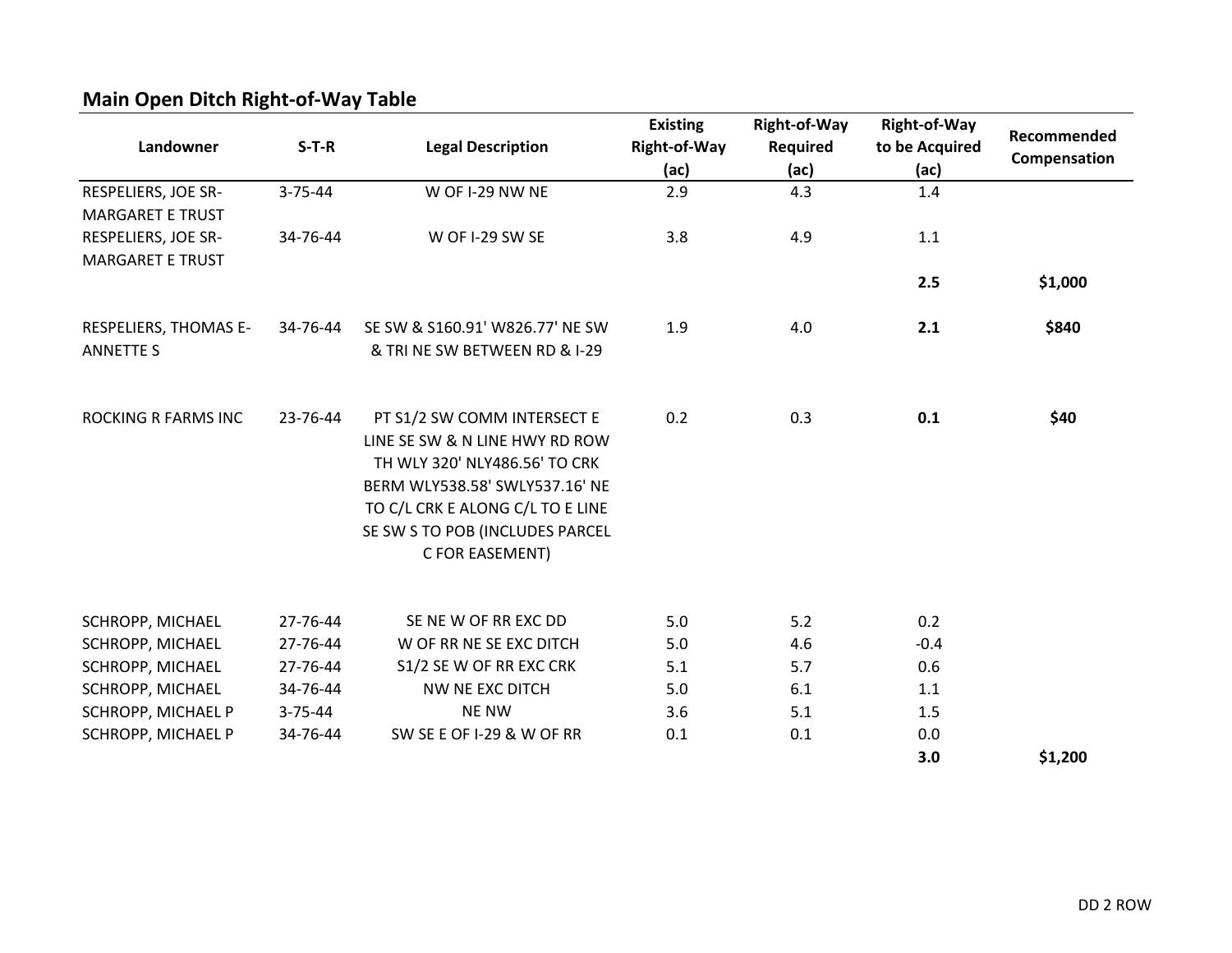| Landowner       | $S-T-R$  | <b>Legal Description</b>      | <b>Existing</b><br><b>Right-of-Way</b><br>(ac) | <b>Right-of-Way</b><br>Required<br>(ac) | <b>Right-of-Way</b><br>to be Acquired<br>(ac) | Recommended<br>Compensation |
|-----------------|----------|-------------------------------|------------------------------------------------|-----------------------------------------|-----------------------------------------------|-----------------------------|
| TERRY, PHILIP D | 13-76-44 | SE OF CRK SW NW EXC DITCH     | 0.7                                            | 2.3                                     | $1.6\,$                                       |                             |
| TERRY, PHILIP D | 13-76-44 | NW SW EXC DITCH & EXC NW OF   | 4.4                                            | 5.9                                     | 1.5                                           |                             |
|                 |          | <b>CRK</b>                    |                                                |                                         |                                               |                             |
| TERRY, PHILIP D | 13-76-44 | EXC SE OF HWY NE SW           | 0.0                                            | 2.3                                     | 2.3                                           |                             |
| TERRY, PHILIP D | 13-76-44 |                               | 4.3                                            | 5.5                                     | 1.2                                           |                             |
|                 |          | SW SW EXC SE OF HWY & EXC CRK |                                                |                                         |                                               |                             |
|                 |          |                               |                                                |                                         | 6.6                                           | \$2,640                     |
|                 |          | <b>TOTALS</b>                 | 107.6                                          | 132.3                                   | 30.6                                          | \$12,240                    |
|                 |          |                               |                                                |                                         |                                               |                             |

#### **Lapworth Lateral Right-of-Way Table**

| Landowner                              | $S-T-R$  | <b>Legal Description</b>                             | <b>Existing</b><br><b>Right-of-Way</b><br>(ac) | <b>Right-of-Way</b><br>Required<br>(ac) | <b>Right-of-Way</b><br>to be Acquired<br>(ac) | Recommended<br>Compensation |
|----------------------------------------|----------|------------------------------------------------------|------------------------------------------------|-----------------------------------------|-----------------------------------------------|-----------------------------|
| <b>MIDWEST ROCK</b><br><b>PRODUCTS</b> | 26-76-44 | NE NW LYING S OLD HWY & S CRK                        | 0.4                                            | 0.3                                     | 0.1                                           | \$40                        |
| SCHROPP, MICHAEL                       | 26-76-44 | NW NW S OLD MORMAN<br><b>BRIDGE RD &amp; E OF RR</b> | 0.0                                            | 0.1                                     | 0.1                                           | \$40                        |
|                                        |          | <b>TOTALS</b>                                        | 0.4                                            | 0.4                                     | 0.2                                           | \$80                        |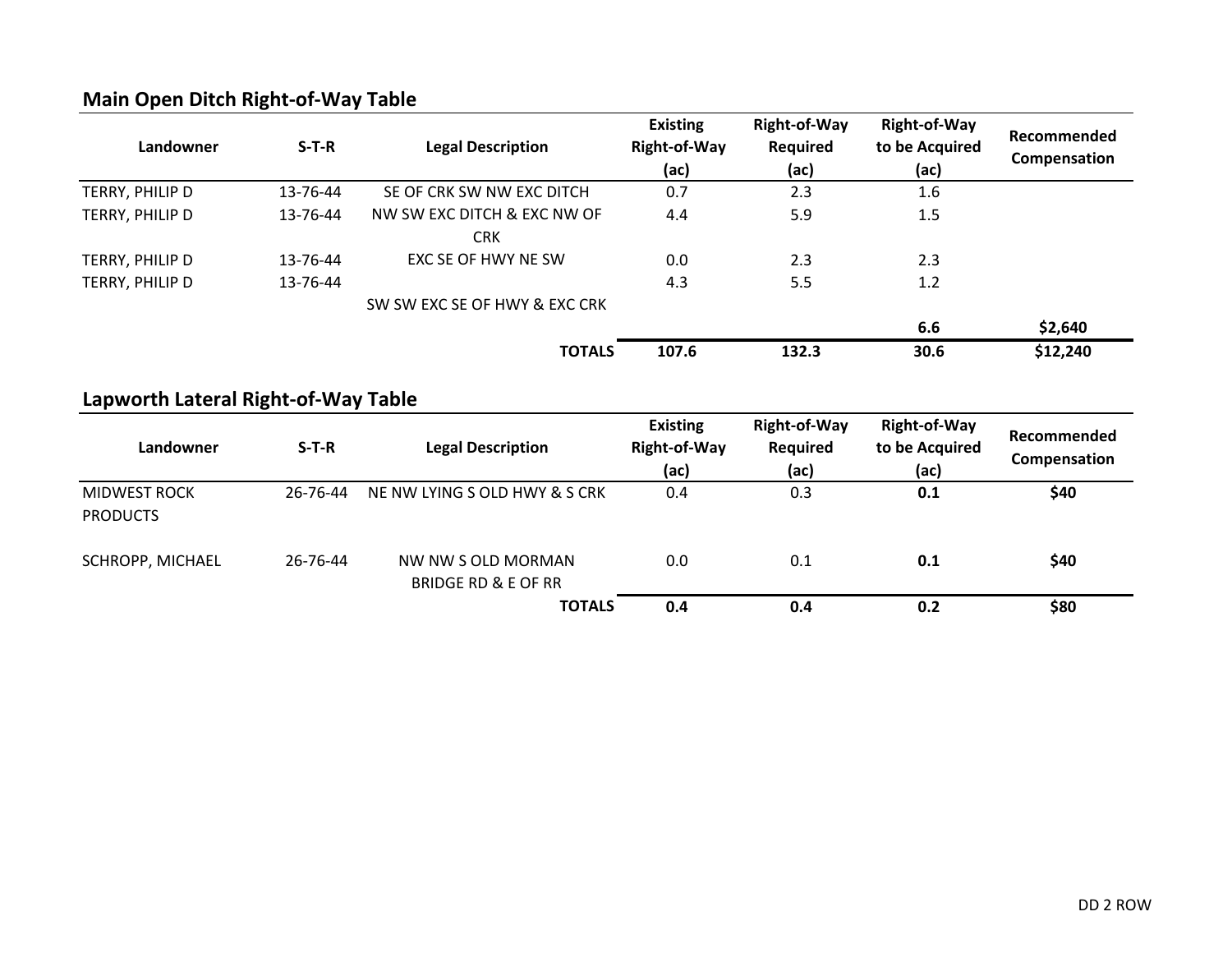| Landowner                  | $S-T-R$  | <b>Legal Description</b>                                                                                                                                                                                                   | <b>Existing</b><br><b>Right-of-Way</b><br>(ac) | <b>Right-of-Way</b><br>Required<br>(ac) | <b>Right-of-Way</b><br>to be Acquired<br>(ac) | Recommended<br>Compensation |
|----------------------------|----------|----------------------------------------------------------------------------------------------------------------------------------------------------------------------------------------------------------------------------|------------------------------------------------|-----------------------------------------|-----------------------------------------------|-----------------------------|
| <b>MORAN BEEF INC</b>      | 23-76-44 | SW SE N OF C/L DITCH                                                                                                                                                                                                       | 1.5                                            | 1.5                                     | 0.0                                           |                             |
| <b>MORAN BEEF INC</b>      | 23-76-44 | N1/2 SE SW E PIGEON CRK                                                                                                                                                                                                    | 0.9                                            | 1.1                                     | 0.2                                           |                             |
| <b>MORAN BEEF INC</b>      | 23-76-44 | W746' E1/2 SE S OF JACKSON ST &<br>N OF DITCH                                                                                                                                                                              | 0.8                                            | 0.6                                     | $-0.2$                                        |                             |
|                            |          |                                                                                                                                                                                                                            |                                                |                                         | 0.0                                           | \$0                         |
| <b>ROCKING R FARMS INC</b> | 23-76-44 | SE SE N OF HWY & S OF DITCH                                                                                                                                                                                                | 0.2                                            | $\mathbf{1}$                            | 0.8                                           |                             |
| <b>ROCKING R FARMS INC</b> | 23-76-44 | SW SE S C/L LATERAL & N HWY EXC<br>COMM 180.11'N 17'W SE COR TH<br>W399.83' N455.84' E401.84'<br>S415.72' TO POB                                                                                                           | 0.3                                            | 1.2                                     | 0.9                                           |                             |
| <b>ROCKING R FARMS INC</b> | 23-76-44 | PT S1/2 SW COMM INTERSECT E<br>LINE SE SW & N LINE HWY RD ROW<br>TH WLY 320' NLY486.56' TO CRK<br>BERM WLY538.58' SWLY537.16' NE<br>TO C/L CRK E ALONG C/L TO E LINE<br>SE SW S TO POB (INCLUDES PARCEL<br>C FOR EASEMENT) | 0.6                                            | 1.5                                     | 0.9                                           |                             |
|                            |          |                                                                                                                                                                                                                            |                                                |                                         | 2.6                                           | \$1,040                     |
|                            |          | <b>TOTALS</b>                                                                                                                                                                                                              | 4.3                                            | 6.9                                     | 2.6                                           | \$1,040                     |

## **Crescent Lateral Right-of-Way Table**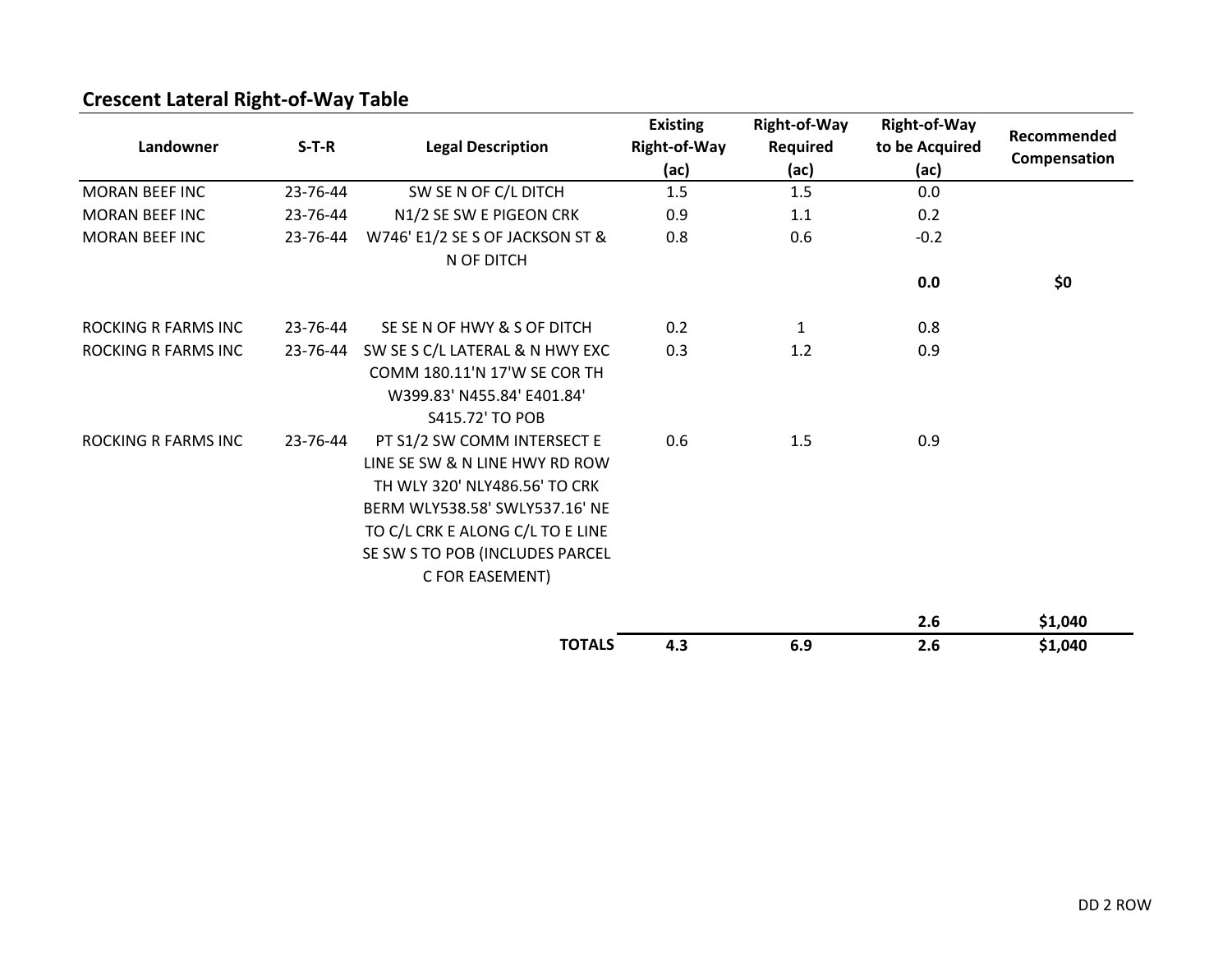|  |  |  | <b>North Cutoff Levee Right-of-Way Table</b> |  |  |
|--|--|--|----------------------------------------------|--|--|
|--|--|--|----------------------------------------------|--|--|

| Landowner             | $S-T-R$  | <b>Legal Description</b>  | <b>Existing</b><br><b>Right-of-Way</b><br>(ac) | <b>Right-of-Way</b><br><b>Required</b><br>(ac) | <b>Right-of-Way</b><br>to be Acquired<br>(ac) | Recommended<br>Compensation |
|-----------------------|----------|---------------------------|------------------------------------------------|------------------------------------------------|-----------------------------------------------|-----------------------------|
| BREWER, O WARREN JR   | 13-76-44 | SW NW EXC LYING SE OF CRK | 1.2                                            | 1.3                                            | 0.1                                           | \$40                        |
| OAMEK, GEORGE-SHARON  | 13-76-44 | NW OF DITCH SE NW         | 0.2                                            | 0.0                                            | 0.2                                           | \$80                        |
| <b>MORAN BEEF INC</b> | 13-76-44 | NW NW FXC PLATTED ADD     | 1.0                                            | 1.0                                            | 0.0                                           | \$0                         |
| TERRY, PHILIP D       | 13-76-44 | SE OF CRK SW NW EXC DITCH | 0.4                                            | 1.4                                            | 1.0                                           | \$400                       |
|                       |          | <b>TOTALS</b>             | 2.8                                            | 3.7                                            | 1.3                                           | \$520                       |

# **Levee North and South Laterals Right-of-Way Table**

| Landowner       | $S-T-R$  | <b>Legal Description</b>           | <b>Existing</b><br><b>Right-of-Way</b><br>(ac) | <b>Right-of-Way</b><br><b>Required</b><br>(ac) | <b>Right-of-Way</b><br>to be Acquired<br>(ac) | Recommended<br>Compensation |
|-----------------|----------|------------------------------------|------------------------------------------------|------------------------------------------------|-----------------------------------------------|-----------------------------|
| TERRY, PHILIP D | 13-76-44 | EXC SE OF HWY NE SW                | 0.0                                            | 2.2                                            | 2.2                                           |                             |
| TERRY, PHILIP D | 13-76-44 | NW SW EXC DITCH & EXC<br>NW OF CRK | 0.0                                            | 0.4                                            | 0.4                                           |                             |
|                 |          |                                    |                                                |                                                | 2.6                                           | \$1,040                     |
|                 |          | <b>TOTALS</b>                      | 0.0                                            | 2.6                                            | 2.6                                           | \$1,040                     |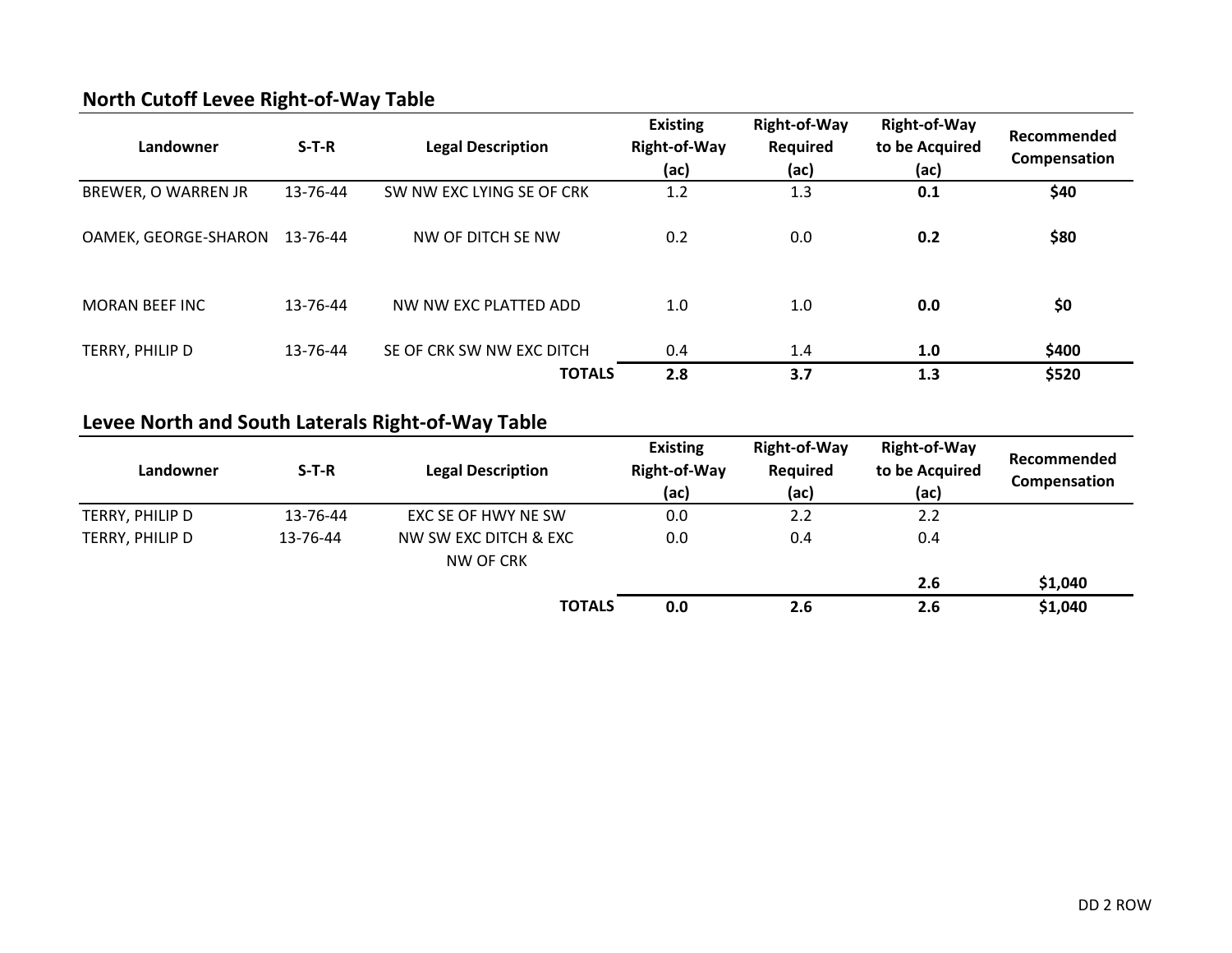| Landowner              | $S-T-R$  | <b>Legal Description</b>        | <b>Existing</b><br><b>Right-of-Way</b> | <b>Right-of-Way</b><br><b>Required</b> | <b>Right-of-Way</b><br>to be Acquired | Recommended  |
|------------------------|----------|---------------------------------|----------------------------------------|----------------------------------------|---------------------------------------|--------------|
|                        |          |                                 | (ac)                                   | (ac)                                   | (ac)                                  | Compensation |
| <b>GENERAL SALES-</b>  | 21-76-44 | ACRE TO GOVT LT 1               | 0.0                                    | 0.4                                    | 0.4                                   |              |
| <b>INVESTMENT PTSP</b> |          |                                 |                                        |                                        |                                       |              |
| <b>GENERAL SALES-</b>  | 21-76-44 | ACRE TO GOVT LT 2               | 0.0                                    | 0.8                                    | 0.8                                   |              |
| <b>INVESTMENT PTSP</b> |          |                                 |                                        |                                        |                                       |              |
| <b>GENERAL SALES-</b>  | 21-76-44 | ACRE TO GOVT LT 3               | 0.0                                    | 1.8                                    | 1.8                                   |              |
| <b>INVESTMENT PTSP</b> |          |                                 |                                        |                                        |                                       |              |
| <b>GENERAL SALES-</b>  | 29-76-44 | ACRE G/L 1 NE NE EXC            | 0.0                                    | 0.8                                    | 0.8                                   |              |
| <b>INVESTMENT PTSP</b> |          | S1969'                          |                                        |                                        |                                       |              |
|                        |          |                                 |                                        |                                        | 3.8                                   | \$1,900      |
| RIEF, RONALD E         | 28-76-44 | S1969' ACCRE G/L 4<br>$W1/2$ NW | 0.0                                    | 0.2                                    | 0.2                                   |              |
| RIEF, RONALD E         | 28-76-44 | SE NW & S578' G/L 3 &           | 0.0                                    | 0.9                                    | 0.9                                   |              |
|                        |          | <b>ACRE</b>                     |                                        |                                        |                                       |              |
| RIEF, RONALD E         | 28-76-44 | NW SW                           | 0.0                                    | 0.9                                    | 0.9                                   |              |
| RIEF, RONALD E         | 29-76-44 | <b>GOVT LT 2 &amp; ACCRE</b>    | 0.0                                    | 2.3                                    | 2.3                                   |              |
|                        |          | S2040' W1/2 NE                  |                                        |                                        |                                       |              |
| RIEF, RONALD E         | 29-76-44 | <b>GOVT LT 2 &amp; ACCRE</b>    | 0.0                                    | 1.9                                    | 1.9                                   |              |
|                        |          | S1969' E1/2 NE                  |                                        |                                        |                                       |              |
| RIEF, RONALD E         | 29-76-44 | NE SE                           | 0.0                                    | 0.8                                    | 0.8                                   |              |
|                        |          |                                 |                                        |                                        | 7.0                                   | \$3,500      |
|                        |          | <b>TOTALS</b>                   | 0.0                                    | 10.8                                   | 10.8                                  | \$5,400      |

## **Surface Drains Right-of-Way Table**